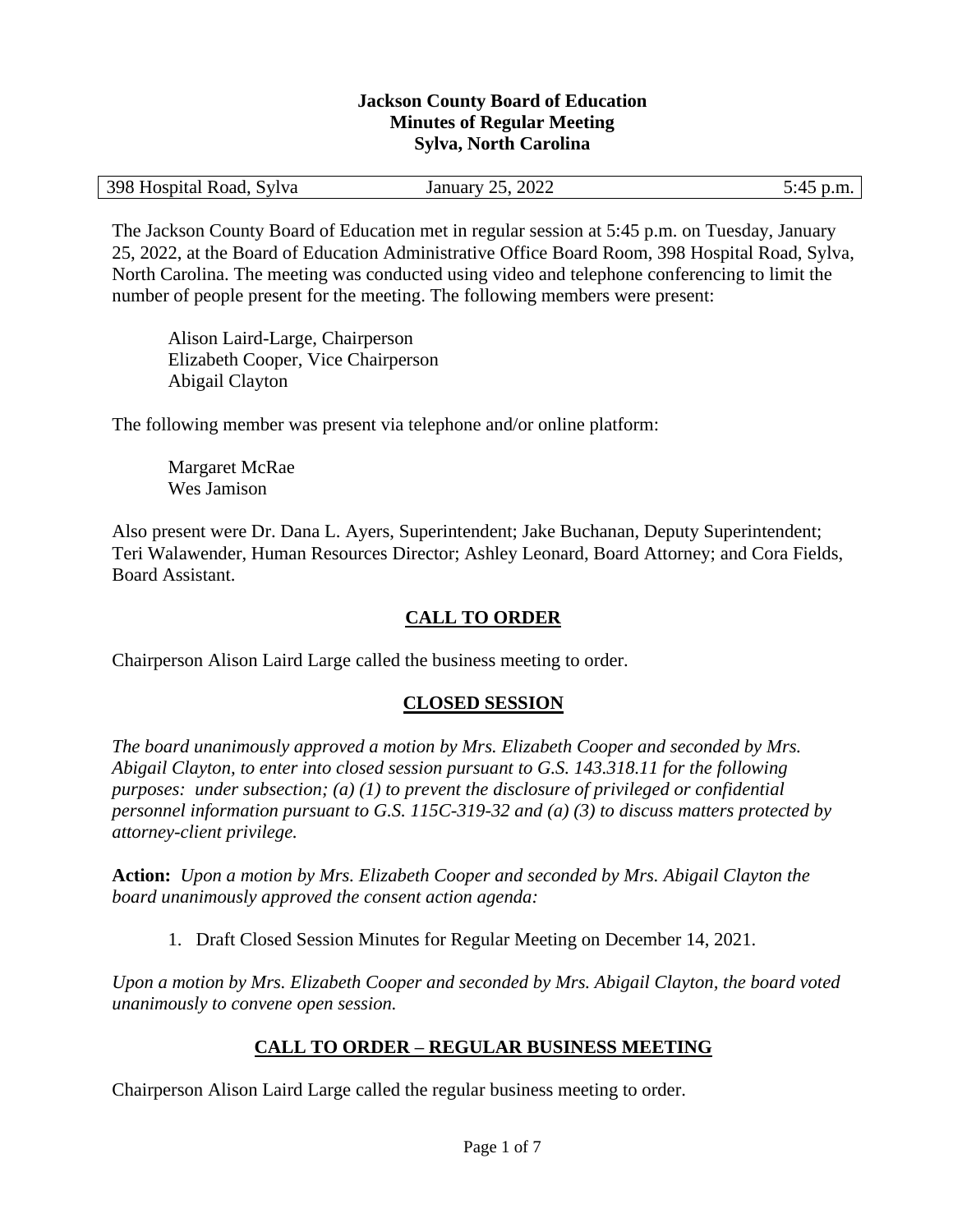The students from Smokey Mountain Elementary School led the Pledge of Allegiance via video.

# **APPROVAL OF AGENDA**

*Upon a motion by Mrs. Elizabeth Cooper and seconded by Mrs. Abigail Clayton, the board voted unanimously to approve the Agenda.*

# **SPECIAL RECOGNITION**

- 1. National Board Certified Teachers and Renewals: Dr. Ayers presented Certificates of Recognition to Debbie Cloer, April Mays, Pam Shuler, Melanie Jacobs, Heather Bullock, Carla McAllister, Kathryn Moses, Patricia Fisher, Amanda Green and Tracie Holden for their Nation Board Certified Teacher renewals and to Jessica Stewart for obtaining her National Board Certification.
- 2. ESTEAM Pitch Competition Winners SMES Students Madison Blankenship, Emelyn Bumgarner, Emma Miller and Andre Billie. Dr. Ayers presented each student with a Certificate of Recognition for their third-place award winning entry to the ESTEAM Pitch Competition.

# **CONSENT ACTION AGENDA**

**Action:** *Upon a motion by Mrs. Elizabeth Cooper and seconded by Mrs. Abigail Clayton, the board unanimously approved the consent action agenda:*

A. Open Session Minutes of Regular Meeting of December 14, 2021.

# **INFORMATION AGENDA**

A. **Agenda Item**: Superintendent's Report **Presenter:** Dr. Dana L. Ayers, Superintendent

# Dr. Ayers reported on the following items:

- 1. Happy New Year and second semester! We've had a good, though eventful start to the second half of the school year. As much as we all loved the snow last week, it creates an enormous amount of work and preparation for our transportation team. I want to offer Josh Francis and his team, who are on the roads at 4:00 am or earlier to ensure we make the safest and best decisions, a word of gratitude. I'm also very thankful for the dedication of our bus drivers who get our students to school safely each day. These JCPS staff members are truly deserving of our praise!
- 2. COVID has definitely impacted our return to school after the Christmas break. Our positivity rate is currently 0.6% and active cases are 27 that includes students and staff. Our highest positivity rate since our return was 1.8% about 10 days ago. We seem to have peaked and I am hopeful that the case and quarantine numbers will continue to fall over the coming weeks.
- 3. I want to share incredible news about our district preschool programs. Thanks to a generous grant from the Blue Ridge School Education Foundation, we will be opening a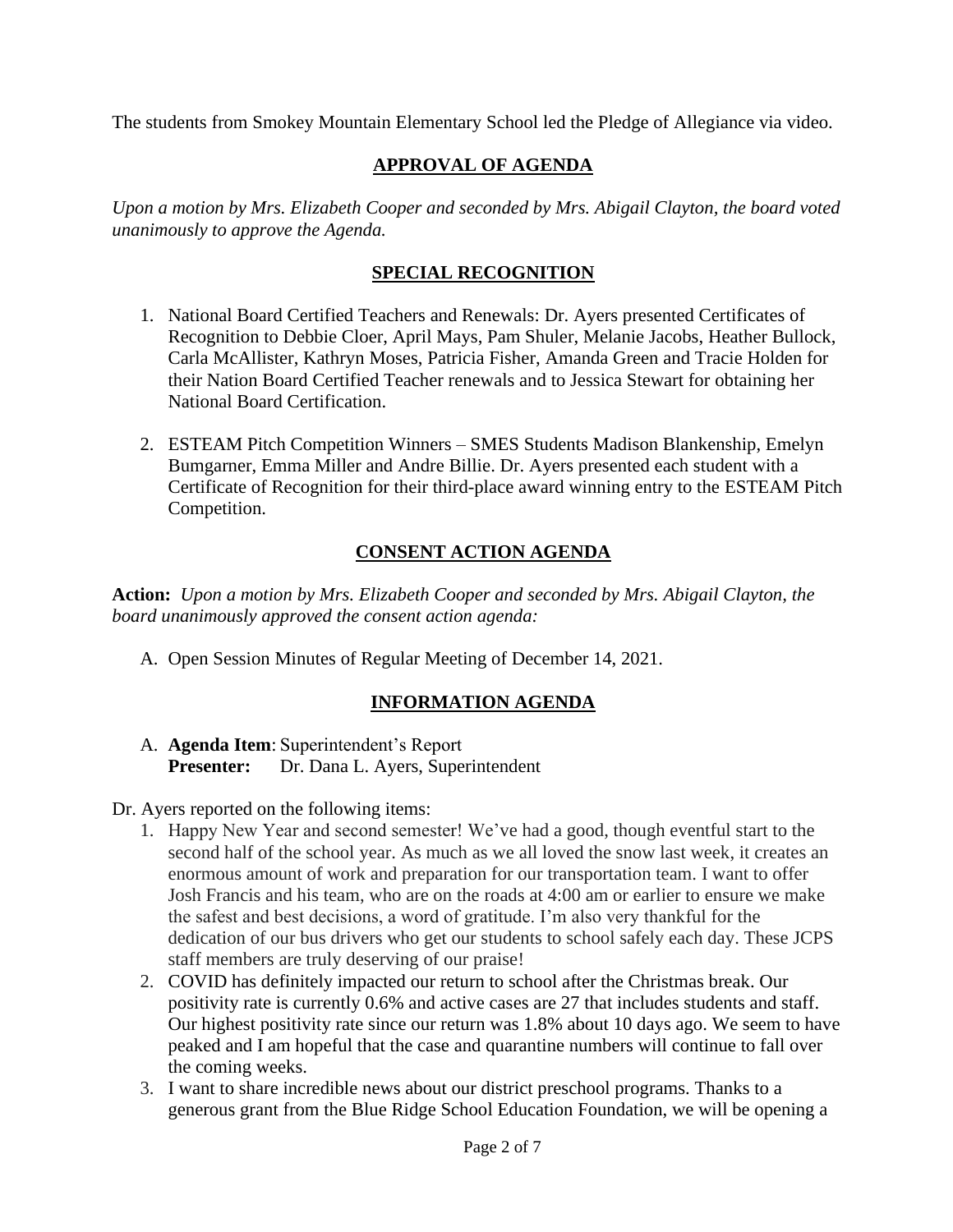second preschool classroom at Blue Ridge School for the 2022-23 school year. Our intent is to include 3-year-olds in this class. Most exciting is that this grant along with the grant awards from Dogwood Health Trust that we announced in December will double preschool opportunities for the upcoming year. That means we will be moving from three to six preschool classrooms across the district. All of our elementary schools will have preschool programs and registration will begin soon. Increasing early education and preschool programs is just one of my five goals for moving and growing Jackson County Public Schools. These new opportunities will be a tremendous benefit to our community.

- 4. In other good news, our Chief Financial Officer, Kristie Walker, has been awarded a \$1,000 scholarship for continuing education. Although she already holds a bachelor's degree, she, on her own initiative, decided to seek accreditation as a certified public accountant. We are very proud of Kristie and her expertise!
- 5. January is Board of Education appreciation month in NC and I share sincere thanks to each of our Board members! The NCSBA says, "School board members play a vital role in our communities and schools. They spend countless hours of their time and talents toward the advancement of public education. They are extraordinary people who tackle the enormous job of governing school districts, and their actions and decisions affect the present and future lives of our children. Board members contribute hundreds of hours each year leading their districts. Whether it be crafting policies, hiring top-notch administrators, listening to staff and student concerns, or recognizing outstanding programs, board members always keep their eyes on the goal of student achievement. Many school board members are facing unprecedented challenges in trying to navigate controversial topics in K-12 education, from COVID-19 to critical race theory; yet they continue to work with all stakeholders to ensure a bright future for every child. The time spent in board meetings represents just a small fraction of the hours school board members spend in leading their districts." Thank you to our Board members Abigail Clayton, Elizabeth Cooper, Ali Laird-Large, Wes Jamison, and Margaret McRae for their time and efforts to always put students first in JCPS! One important piece of information is that this is election year for open board seats. Please note the election window for filing reopens on February 24th and ends on March 4th, 2022.
- 6. Finally, our student athletes and coaches are wrapping up winter seasons and have enjoyed the opportunity to resume normal play even amid continuing Covid concerns. We are looking ahead to spring sports which begin in February. Thank you to families and our community that support our athletic and other extracurricular programs across the district.
- B. **Agenda Item:**Egress Courtyard Update **Presenter:** Jake Buchanan, Deputy Superintendent

Mr. Buchanan updated the board on the Egress Courtyard projects at Smokey Mountain Elementary School, Blue Ridge School, Fairview Elementary School and Smoky Mountain High School. Mr. Buchanan informed the board that the quality of work is excellent with anticipated completion dates for all four projects by this fall.

C. **Agenda Item:**Unaudited Financial Summary and Internal Audit Report **Presenter:** Mrs. Kristie Walker, Chief Financial Officer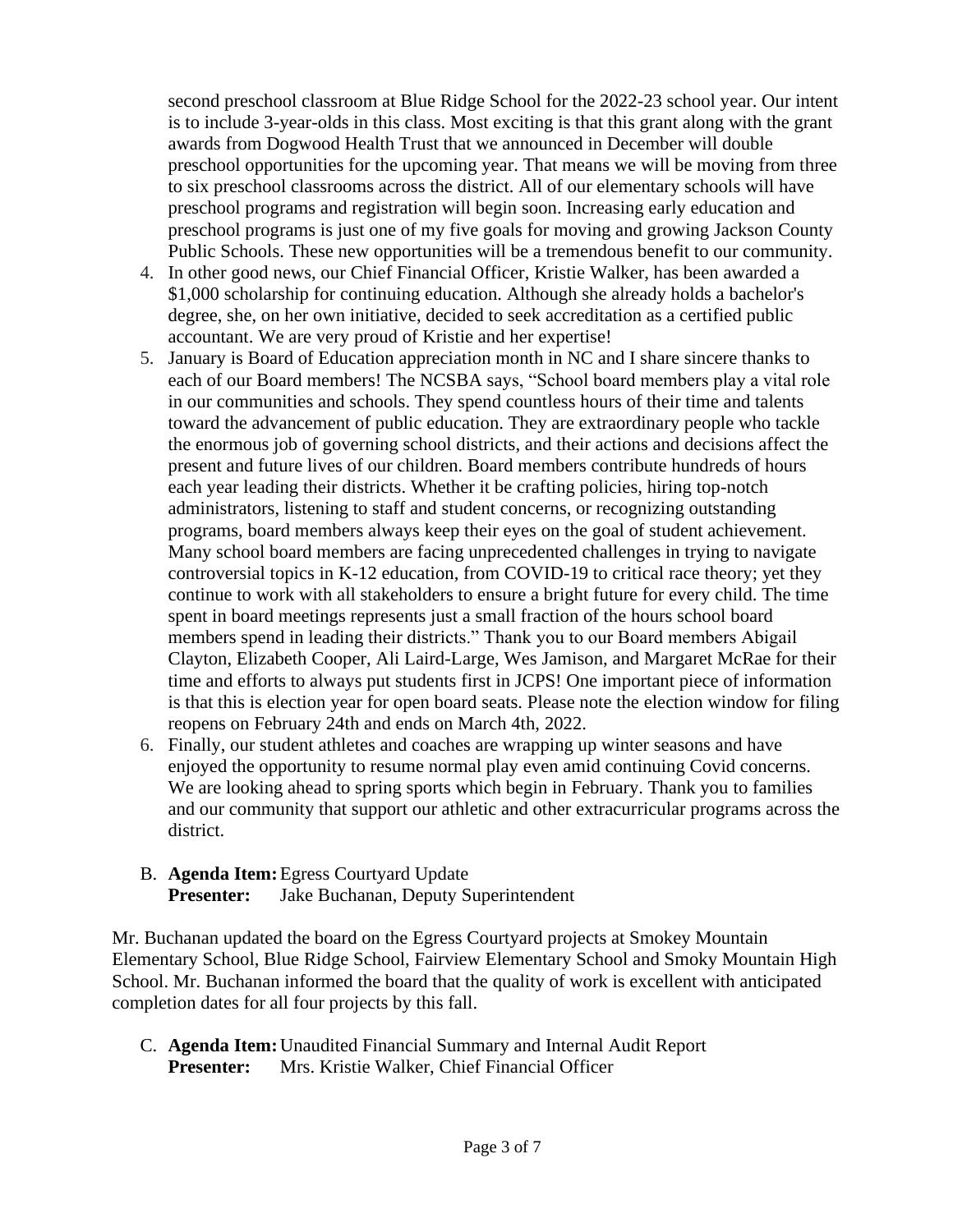Mrs. Walker presented the Unaudited Financial Summary as of January 25, 2022. Mrs. Walker reported that internal audits for the period 10-01-2021 through 12-31-2021 were conducted with no issues reported.

## **OPEN SESSION FOR PUBLIC COMMENTS**

Dr. John Edwards spoke to the board. He stated "Like I've said before, I'll say again, I will keep on coming back with this one thing in mind. We are denying our children the right to know and if you don't know then how can you make a choice if you don't know God and who he is and what his character is like. How can we make a decision or even pledge allegiance one nation under God without knowing who this god is like or what he's like. So what I'm seeing is when I talk with students that are little and high school and people who have come from other states to our college here, one thing I'm finding that they have a complete misconception in what God meant in American when the founding fathers wrote their constitution and we need to bush up on that. So how did they choose to use those words and what do those words really mean. What's the significance of it because it affects our domestic tranquility, our every day lives, how we do business, how we relate to each other in the community. And if we lose that we lose a tremendous amount and that leads to the kind of anarchy were seeing in our country this date. Where people have weird concepts about God that are foreign to what the constitution founders had about God. Not that they didn't know these other concepts, because they were very well-informed people. Our young people are not permitted to know that and when they're told that, they're sometimes given a biased idea that is really not in line with true history of man's relationship to God. And as a nation our relationship to this God that we say one nation under God on our currency got written in God we trust. So all of this it makes more sense and its worth more time for the child to at least know that."

# **ACTION AGENDA**

A. **Agenda Item:**Budget Amendments **Presenter:** Mrs. Kristie Walker, Chief Financial Officer

Mrs. Kristie Walker asked for board approved of budget amendments and transfers to the Capital Outlay Fund, Federal Grants Fund, Other Specific Revenue Fund, and the State Public School Fund.

**Action**: *Upon a motion by Mrs. Elizabeth Cooper and seconded by Mrs. Abigail Clayton the board voted unanimously to approve budget amendments and transfers to the Capital Outlay Fund, Federal Grants Fund, Other Specific Revenue Fund and the State Public School Fund.*

B. **Agenda Item:**Review Mask Mandate **Presenter:** Dr. Dana L. Ayers, Superintendent

Dr. Ayers reviewed the current JCPS mask policy that requires all students, staff, and educational visitors to wear masks when indoors. She said that the JCPS COVID numbers have remained low as a result of masking, social distancing, hand washing, and good custodial practices. As required by the Department of Public Instruction the board will review COVID procedures monthly.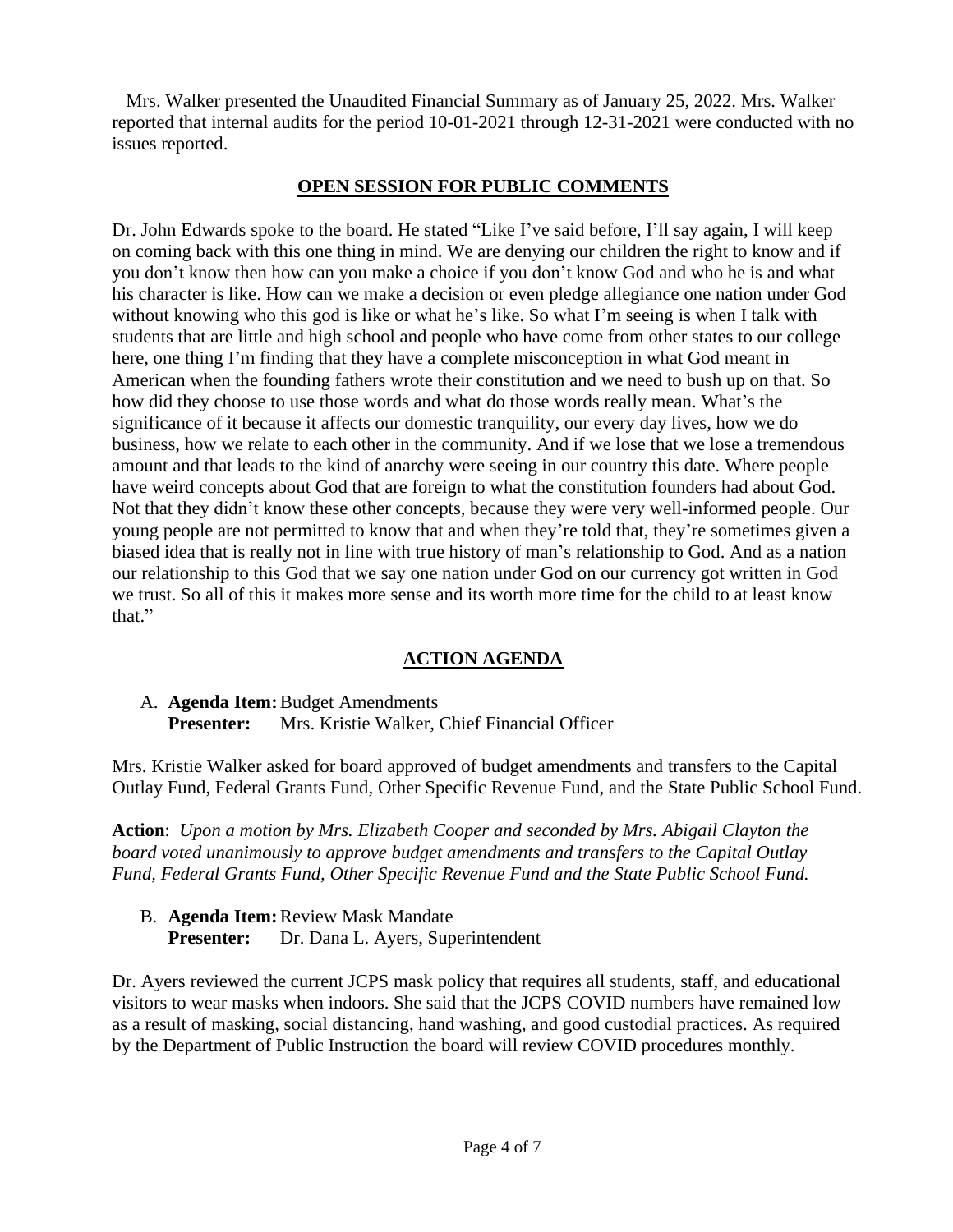**Action**: *Upon a motion by Mrs. Elizabeth Cooper and seconded by Mrs. Abigail Clayton, the board voted unanimously to approve the Mask requirement for all students, staff, and educational visitors in grades PreK through 12, regardless of vaccine status.*

C. **Agenda Item:**Approval for Elevator Repair at Scotts Creek Elementary School **Presenter:** Jake Buchanan, Deputy Superintendent

Mr. Buchanan presented a quote from Southern Elevator Company to repair the Scotts Creek Elementary School elevator and asked for board approval.

**Action**: *Upon a motion by Mrs. Elizabeth Cooper and seconded by Mrs. Abigail Clayton, the board voted unanimously to approve the Scotts Creek Elementary School elevator repairs.*

D. **Agenda Item:** Storage Upgrade for Servers **Presenter:** Jeremiah Jackson, Chief Technology Officer

Mr. Jackson presented quotes for storage upgrades for JCPS servers and asked for board approval to purchase the Dell EMC PowerStore 500 T.

**Action**: *Upon a motion by Mrs. Elizabeth Cooper and seconded by Mrs. Abigail Clayton, the board voted unanimously to approve the purchase of the Dell EMC PowerStore unit.*

E. **Agenda Item:** Securly (Internet Filter/Classroom Management/Monitoring) **Presenter:** Jeremiah Jackson, Chief Technology Officer

Mr. Jackson presented quotes to purchase a new Internet Filter for JCPS from Securly and asked for board approval.

**Action**: *Upon a motion by Mrs. Elizabeth Cooper and seconded by Mrs. Abigail Clayton, the board voted unanimously to approve the purchase of the Securly Internet Filter.*

F. **Agenda Item:**Indian Education Policies and Procedures Annual Approval **Presenter:** Brent Speckhardt, Director of Professional Development and Teacher Growth

Mr. Speckhardt presented the Indian Education Policies and Procedures update and asked for board approval.

**Action**: *Upon a motion by Mrs. Elizabeth Cooper and seconded by Mrs. Abigail Clayton, the board voted unanimously to approve the updates to the Indian Education Policies and Procedures.*

G. **Agenda Item:** Field Trips

**Presenter:** Dr. Dana L. Ayers, Superintendent

- 1. FES, Grade 5 Dollywood, Pigeon Forge, TN, 05-06-2022, TT7330.
- 2. FES, Grade 6 Dollywood, Pigeon Forge, TN, 04-22-2022, TT7329.
- 3. CVES, Grade 8 NC Zoon, Asheboro, NC 05-04-2022 to 05-06-2022, TT7276.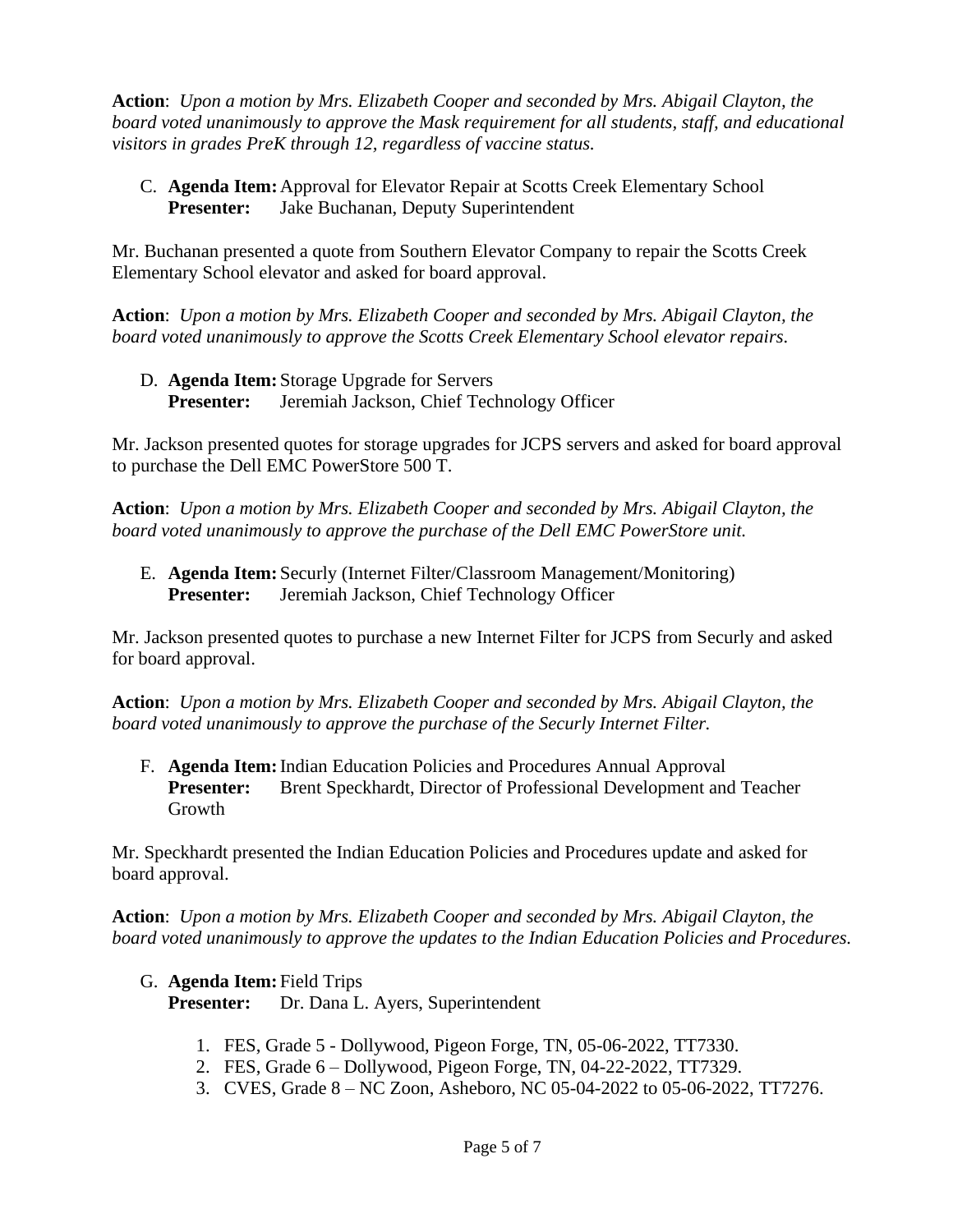Dr. Ayers reviewed the above listed field trip and asked for board approval.

**Action**: *Upon a motion by Mrs. Elizabeth Cooper and seconded by Mrs. Abigail Clayton, the board voted unanimously to approve the above listed field trip.*

# **PERSONNEL ACTION AGENDA**

**Action:** *Upon a motion made by Mrs. Elizabeth Cooper and seconded by Mrs. Abigail Clayton, the board voted unanimously to approve the personnel agenda as recommended by Dr. Dana Ayers. The board unanimously approved the following recommendations:*

### **Employee Recommendations:**

- 1. Bishop, Johnnie Nell Part-time Custodian, CVES
- 2. Broom, Anita Part-time Custodian, SMHS
- 3. Brown, Stephen Custodian, SMHS
- 4. Dezarn, Megan Custodian, SMHS
- 5. Dezarn, Megan Bus Driver, SMHS
- 6. Duggins, Lesley Project ACTIVATE Clinician/School Mental Health Clinician, CO
- 7. Eden, Zachary Substitute Bus Driver, BRS
- 8. Edwards, Robert Custodian-Bus Driver, SMHS
- 9. Evans, Kayla Bus Monitor, CVES
- 10. Frizzell, Earl Nathan Substitute Bus Driver, SMHS
- 11. Hill, Scott Custodian-Bus Driver, SMHS
- 12. Inestroza, LeeAnn Bus Driver, CVES
- 13. King, Mary Teacher, CVES
- 14. Korman, Elizabeth Teacher, BREC
- 15. Larch, Catherine EC Teacher Assistant, SMES
- 16. Martin, Shirley Grant Funded Tutor, SCES
- 17. McCraney, Reagan Interim Teacher, SCES
- 18. McKee, Jennifer Afterschool Tutor, BRS
- 19. Mills, Jordan Custodian, SMHS
- 20. Pepper, Susan Instructional Support Assistant, CVES
- 21. Pippio, Michelle Certified Nursing Assistant, JCS
- 22. Porter, David Part-time Custodian, CO
- 23. Reed, Tammy School Nutrition Assistant, CVES
- 24. Shuler, Brittany School Nutrition Assistant, SMES
- 25. Tappan, Cassidy School Nutrition Assistant, SMHS
- 26. Tompkins, Suzanne Custodian, SMHS
- 27. Watkins, Rebekkah Teacher, BRS
- 28. Wilson, Stephanie EC Teacher Assistant, BREC
- 29. Wingo, Summer Afterschool Assistant, CVES
- 30. Wright, Heather Custodian, SMHS

### **Employee Resignations**

- 1. Adams, Bonnie EC Teacher Assistant, CVES
- 2. Breuer, Ashlyn Pre-K Teacher Assistant, SMES
- 3. Jones, Kennedy SEL Assistant, FES
- 4. McGaha, Edward Bus Driver, SMHS